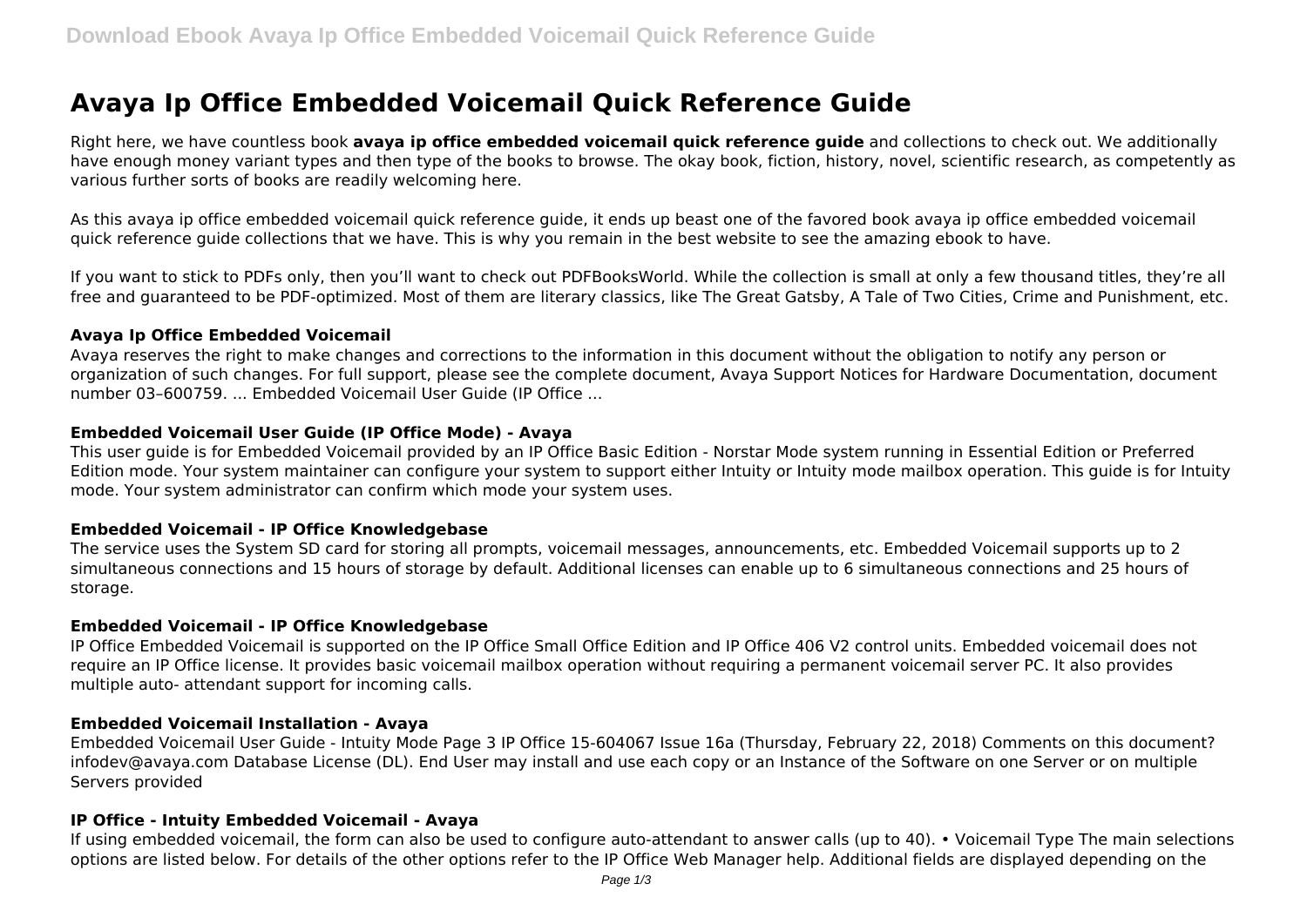selection. • Embedded Voicemail

# **Voicemail Settings - IP Office Knowledgebase**

Monitoring Embedded Voicemail. The IP Office Monitor application can be used to observe the operation of embedded voicemail. Select Start | Programs | IP Office. Select Monitor. Select File | Select Unit. Enter the Control Unit IP Address and password. Depending on the IP Office system's configuration, the password required is either the system ...

# **Monitoring Embedded Voicemail - Avaya**

I am running IP Office Embedded voicemail on v.8 and there does not seem to be the possibility to record a different greeting for when the group is in night ser Embedded voicemail greetings - Avaya: IP Office - Tek-Tips

# **Embedded voicemail greetings - Avaya: IP Office - Tek-Tips**

You can use the following IP Office dialing short codes to control your mailbox. These are default system features which can be changed or altered by your system administrator. For users with Avaya telephones that include programmable buttons, your system administrator can also assign these functions to the buttons. • Turn Voicemail On: \*18

# **IP Office Embedded Voicemail User Guide - Avaya**

Embedded Voicemail This user guide is for Embedded Voicemail provided by an IP Office Basic Edition - Norstar Mode system running in Essential Edition or Preferred Edition mode. Your system maintainer can configure your system to support either Intuity or IP Office mode mailbox operation. This guide is for IP Office mode.

# **IP Office - IP Office Embedded Voicemail**

IP Office Embedded Voicemail-Benutzerhandbuch Seite 12 IP Office 15-604067 Ausgabe 11a (27/04/2011) 1.6 VoiceMail-E-Mail Bei IP Office 4.2 und höher (ohne Small Office Edition) unterstützt Embedded VoiceMail E-Mail-Funktionen für VoiceMail. Sie können Benachrichtigungen über neue Nachrichten über Ihre E-Mail-Adresse erhalten.

# **IP Office Embedded Voicemail-Benutzerhandbuch - Avaya**

IP Office Embedded Voicemail is supported on the IP Office Small Office Edition and IP Office 406 V2 control units. Embedded voicemail does not require an IP Office license. It provides basic voicemail mailbox operation without requiring a permanent voicemail server PC. It also provides multiple auto- attendant support for incoming calls.

# **IP Office - Avaya**

The type of memory card used depends on the type of IP Office control unit. However, in all cases, the cards are. specially formatted by Avaya. Alternate third-party memory cards are not supported for Embedded Voicemail.

# **IP Office Release 8 - Avaya**

Get a FREE phone system quote - http://www.digitcom.ca/contact-digitcom/instant-quote-digitcom.html Visit how website for more information http://www.d...